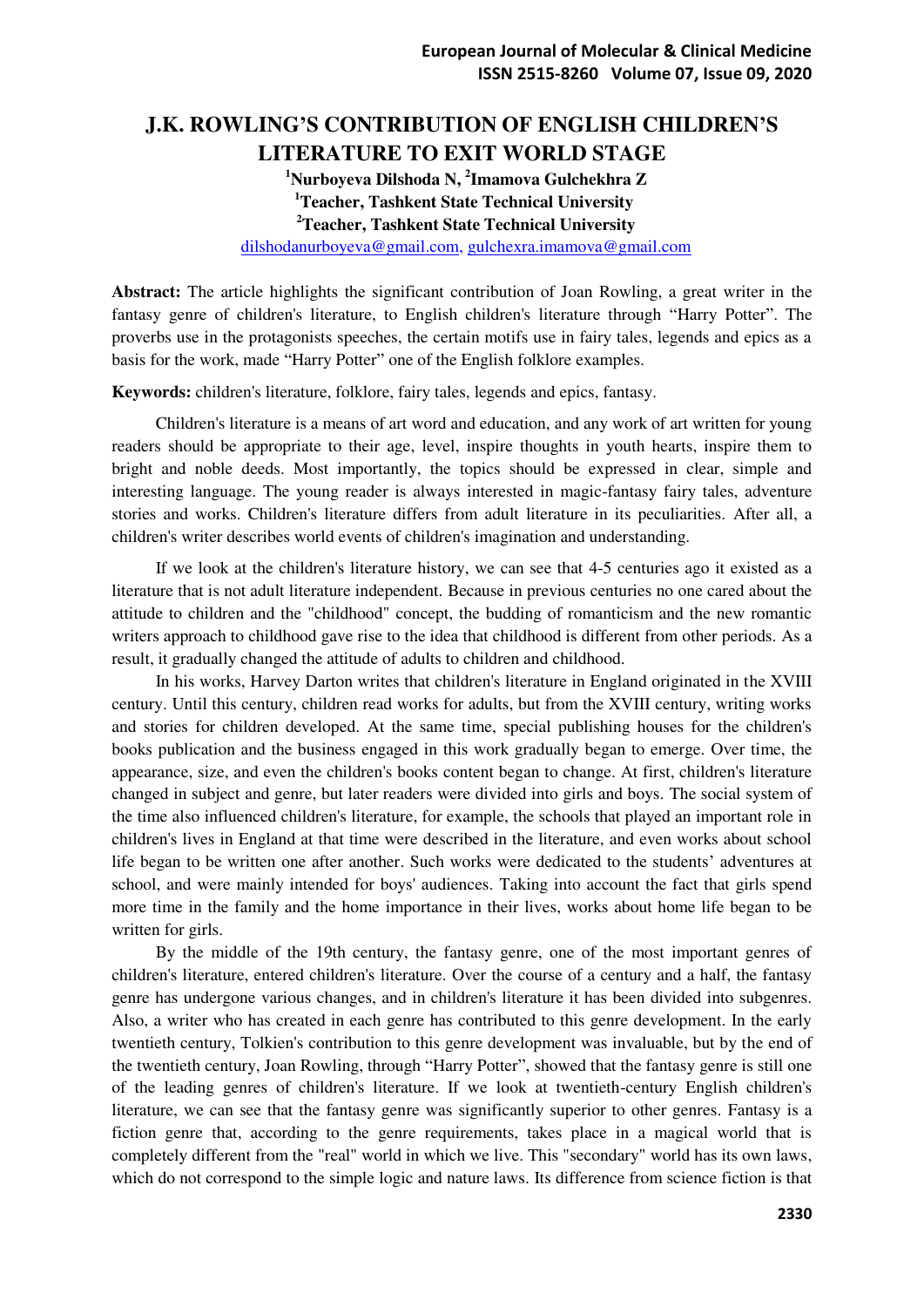in the fantasy genre there is no attempt to scientifically explain the world laws in which events take place. The time and the fact change that different fantasy kingdoms are common in the fantasy world is a common occurrence.

In 1997, British author Joan Rowling published her fantasy work "Harry Potter", which soon became one of the most sensational and widely translated works in children's literature. The Harry Potter phenomenon has spread all over the world. At a time when information and science and technology are advancing and children and adolescents are moving away from books, this work, which saw the world, brought children back to the world of books. The adventures of 11-year-old wizard Harry Potter at Hogwarts, the magic and sorcery school, were read with interest by children around the world.

Although "Harry Potter" is written in the fantasy genre, it can also be included in the school stories and adventures category. According to the fantasy genre requirements, the events take place mainly in the wizards' world created by Rowling, in particular, at the Hogwarts magic and sorcery school. Every place and everything that makes up this world, whether it is a vehicle or an object used by magicians in their daily lives, is carefully designed by the author. In the world of magicians, you almost never encounter electric and vehicles used by ordinary people.

Joanna Kathleen Rowling, known worldwide as the author of "Harry Potter", was born on July 31, 1965 at the family of aircraft engineer Peter James Rowling and Anna Rowling in Gloucestershire, England. From an early age, Rowling wrote stories and read them to her sister. When Rowling was a teenager, in her own words, "who taught her classical philology and always quenched her thirst for knowledge" her older aunt gave her an old copy of Jessica Mitford's autobiography, "Hons and Rebels" ("The Greats and the Revolutionaries"). From the day she read the book, Mitford became Rowling's protagonist, and she read all author's books one by one.

In 1982, Rowling passed the entrance exams to Oxford University, but could not enter without good luck. After that he entered the Exeter University, where he studied French and classical philology. After returning from a year of study in Paris, Rowling graduated in 1986 from the Exeter University. She then came to London to work as a secretary for Amnesty International's research department. In 1990, Rowling moved to Manchester. That same year, on a train from Manchester to London, she thought of a story about a boy who was studying at a magic school.

In December of that year, Rowling's mother died after a decade illness. The writer is deeply saddened by such a loss, and her mental state at the time also affected the work. Rowling, who suffered the loss, describes in detail Harry's loss in the first book.

A year later, on July 27, 1993, their daughter, Jessica Isabel Rowling Arantes, was born. Unfortunately, their marriage did not last long, and in November of that year they decided to divorce. Rowling moved in with her daughter and three "Harry Potter" chapters to her sister in Edinburgh. Rowling's days when her life was ruined and she was unemployed with her baby in her arms were actually a time to escape failure.

At the same time, doctors diagnosed Rowling with clinical depression, and in an interview the author admitted that at that time she had a suicidal idea. The soul-sucking dementors' idea, described in the third book, came when she remembered that state of mind. However, Rowling found the strength to control her and in 1995 took a teacher training course at the Morey education school at Edinburgh University. By this time, she was still living on social protection provided by the state. When Rowling finished writing the first book of "Harry Potter", she sent it to 12 publishers for publication, but no publisher accepted the work.<sup>1</sup> Rowling, who had not been able to publish her work for a year, obtained permission from Berry Cunningham, editor of Bloomsbury Publishing in London.

 $\overline{a}$ 

<sup>1</sup>Bilton, Ch., Cummings, S. Handbook of Management and Creativity. EdwardElgar Publishing, 2014. p.168.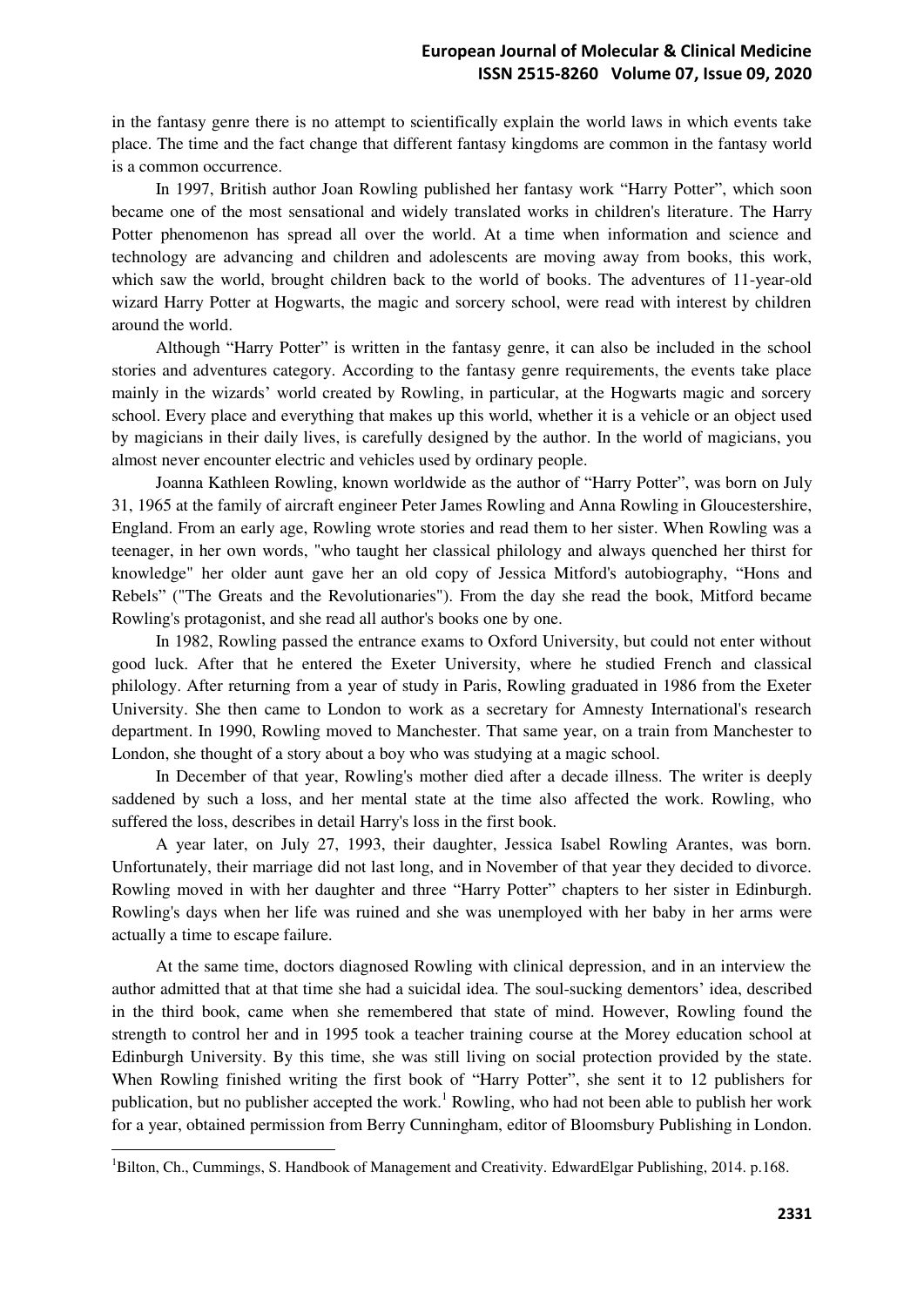Although the publisher allowed the book to be published, Cunningham advised the author that she would not make much money from writing for children, and that she would soon have to find another job. Shortly afterwards, in 1997, the Scottish Arts Council offered Rowling £ 8,000 to continue writing.

In June 1997, "Harry Potter and the Philosopher's Stone" was published in 1,000 copies, of which 500 copies were distributed to libraries. Five months later, the book won the first prize, the "Nestle Smarties Book Prize", and in February, the "British Book Award" and later the "Children's Book Award" for "Book of the Year". At a 1998 auction, Scholastic Inc. won \$ 105,000 to publish the book in the United States. In October, the book was published under the title "Harry Potter and the Sorcerer's Stone". In the first book, the author's full name was Joanna Rowling. However, taking into account the reluctance of boys to read books written by women writers, publishers advised the author to use two initials instead of a name. That's why Rowling published subsequent books under the pseudonym J.K. Rowling.

The sequel, "Harry Potter and the Chamber of Secrets", was released in July 1998. This time, she won the "Nestle Smarties Book Prize" for her book Rowling. Rowling became the first author to win the award three times in a row, with the third book, "Harry Potter and the Prisoner of Azkaban", published a year later. Harry Potter's fourth book, "Harry Potter and the Goblet of Fire", went on sale in the United Kingdom and the United States on the same day, July 8, 2000. The book, which sold nearly 400,000 copies on its first day in the UK and 3 million copies in 48 hours in the US, broke the record for the fastest-selling book. For this book, Rowling was named "Writer of the Year" at the 2000 "British Book Awards". The fifth part of the book, "Harry Potter and the Order of the Phoenix", was published three years later in 2003. When the sixth book, "Harry Potter and the half-blood prince", went on sale in July 2005, it sold 9 million copies on its first day, setting a new record. The latest seventh book, Harry Potter and the Deathly Hallows, went on sale in the United Kingdom and the United States on July 21, 2007, breaking new records: the book sold 11 million copies a day.Thus, "Harry Potter", which began to be published in 1997, came to an end in 2007. Harry Potter was a popular brand, valued at \$ 15 billion. The last four chapters of the book set a record as the best-selling books.

The children images that make up the main part of the work are also different from each other, and when analyzing their character traits, we can see that each of them has its own characteristics that are not found in other heroes.The characters created by Rowling are not frozen images at one point, but every event in the work, any situation, affects their psyche and serves to enhance their character. In addition, in the first and second books of the work, the protagonists' speech is given in simple language, but as they get older, their speech, appearance and behavior change. In particular, Harry, who, despite having the ability at the beginning of the work, does not know how to use it, eventually becomes a powerful magician, Ron, who relies on his emotions only to face adversity, becomes an intelligent, restrained, and purposeful figure in life. Such changes happen with almost every hero. The negative children's images created by Rowling are also portrayed in a unique way, if at the work beginning they provoke everyone's anger and are hated by readers, and later, through the author's portrayal of these heroes in a different context, the reader begins to understand the reason for the actions of such heroes, and they begin to develop at least some sympathy for the hero. One such character is the hero Draco Malfoy.

When writers write for children, they usually take children as the protagonists, and various events and adventures take place with these children. As mentioned above, young readers are more interested in the lives of their peers and their adventures than in the works depicting the lives of adults. Due to the fact that "Harry Potter" is a work for children and adolescents, most of its protagonists are children. The work peculiarity is that children grow up in each book for a year.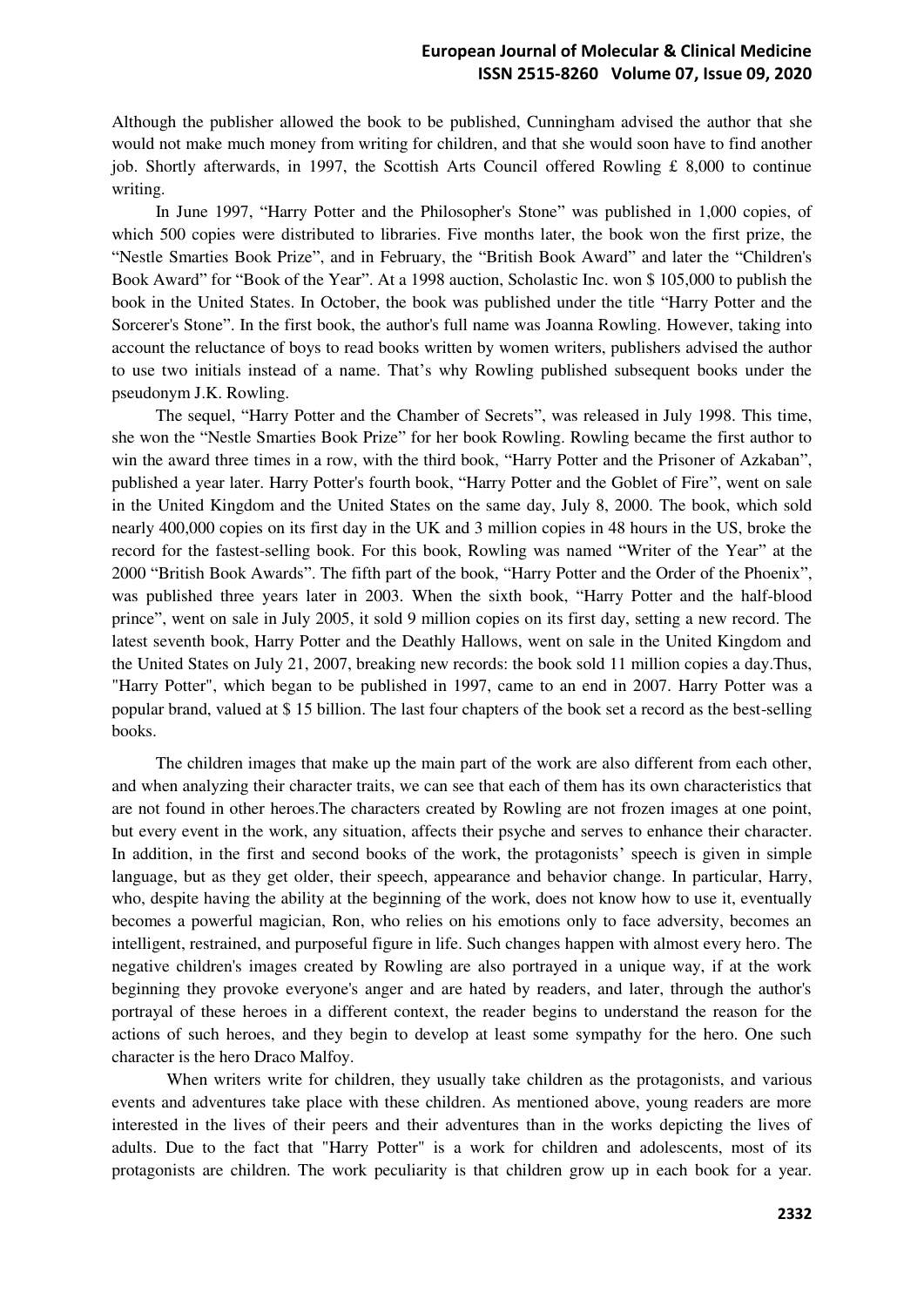## **European Journal of Molecular & Clinical Medicine ISSN 2515-8260 Volume 07, Issue 09, 2020**

Althought, in the first part of the book, "Harry Potter and the Philosopher's Stone", Harry Potter and his friends were simple eleven-year-olds who have just come to school, but in the last part of the work, "Harry Potter and the Deathly Hallows", they become seventeen-year-old, experienced magicians. The fact that children grow up in each part of the work from year to year helped to ensure the protagonists vitality. Rowling's writing skills can also be learned through her character name selection. In the play, the name of each character is chosen in such a way that the names' meaning indicates the nature, character, lifestyle and even the fate of its owner. Such stylistic art is called antonomation in the literature, and it is also a means of expressing the writer's unique style.

In "Harry Potter" writing process Joan Rowling also witnessed the effective use of folklore in the right places. The proverbs use in the protagonists' speeches, and the certain motifs use in fairy tales, legends, and epics as a basis for a work, is a common occurrence in fiction. Everything in the magical and imaginary world created by Rowling: from heroes to various creatures, is different from the real world. With the same feature, "Harry Potter" is in a sense reminiscent of fairy tales and legends, which are an example of folklore. As Rowling mentioned above, English folklore is one of the richest folklore in the world. The reason is that for thousands years, the British folklore, which has been the victim of several invasions, has been enriched by the folklore and mythology of the occupying peoples. Every nation that invaded Britain sought to spread among its inhabitant's views of its Gods and mythological heroes. Therefore, in English folklore, it is natural to encounter mythical events and various mythological creatures that occur in the oral traditions of other peoples.

Folklore examples are the rich literary heritage of each nation, and writers in every age and in every nation often refer to it. "Harry Potter" can easily be included in the list of books with folklore. This served to further enhance the work artistic value. This is due to the fact that, firstly, the folklore presentation in fiction serves to spread it among children, and secondly, because it reflects the national color, it gives other students a little understanding of English folklore and thirdly, the artistic polishing of these works by the writer served to give them a new look and content.

Since "Harry Potter" is primarily intended for children and adolescents, one of the reasons for its success is the fact that adventures play a key role in the events development and that the main participants in these adventures are children, on the other hand, the author's skillful recording of his creative imagination, the careful sequence elaboration of each event, the successful combination of the author's artistic texture and folklore are other reasons that brought the book worldwide popularity. Also, the rich and historical folklore use of the English people by Rowling for the work events increased the artistic potential of the work, but did not reduce it. It is not surprising that one of the factors that led to the work popularity was the new depiction and interpretation of mythical creatures and events that are familiar to children through folklore.

The fact that the world events created by Rowling take place in our world, in the time we live in, and mainly in school (although it is a magicians school), ensures the work credibility and originality.

In short, Rowling demonstrated the artistic potential power of English children's literature through Harry Potter, a work that enchanted children with its well-crafted plot, unique imagery, and fun adventures.The name "Harry Potter", which has been translated into more than 60 languages over the years and made films based on it, is rarely known, and today it is rare to find a house where the work has not entered.

## **REFERENCES**

1. Feldman, Roxanne. [The Truth about Harry.](http://www.accio-quote.org/articles/1999/0999-slj-feldman.htm) – School Library Journal, September 1999.

2. Fenske, Claudia. Muggles, Monsters and Magicians: A Literary Analysis of the Harry Potter Series. Frankfurt: Peter Lang Publishing, 2008.–471 p.